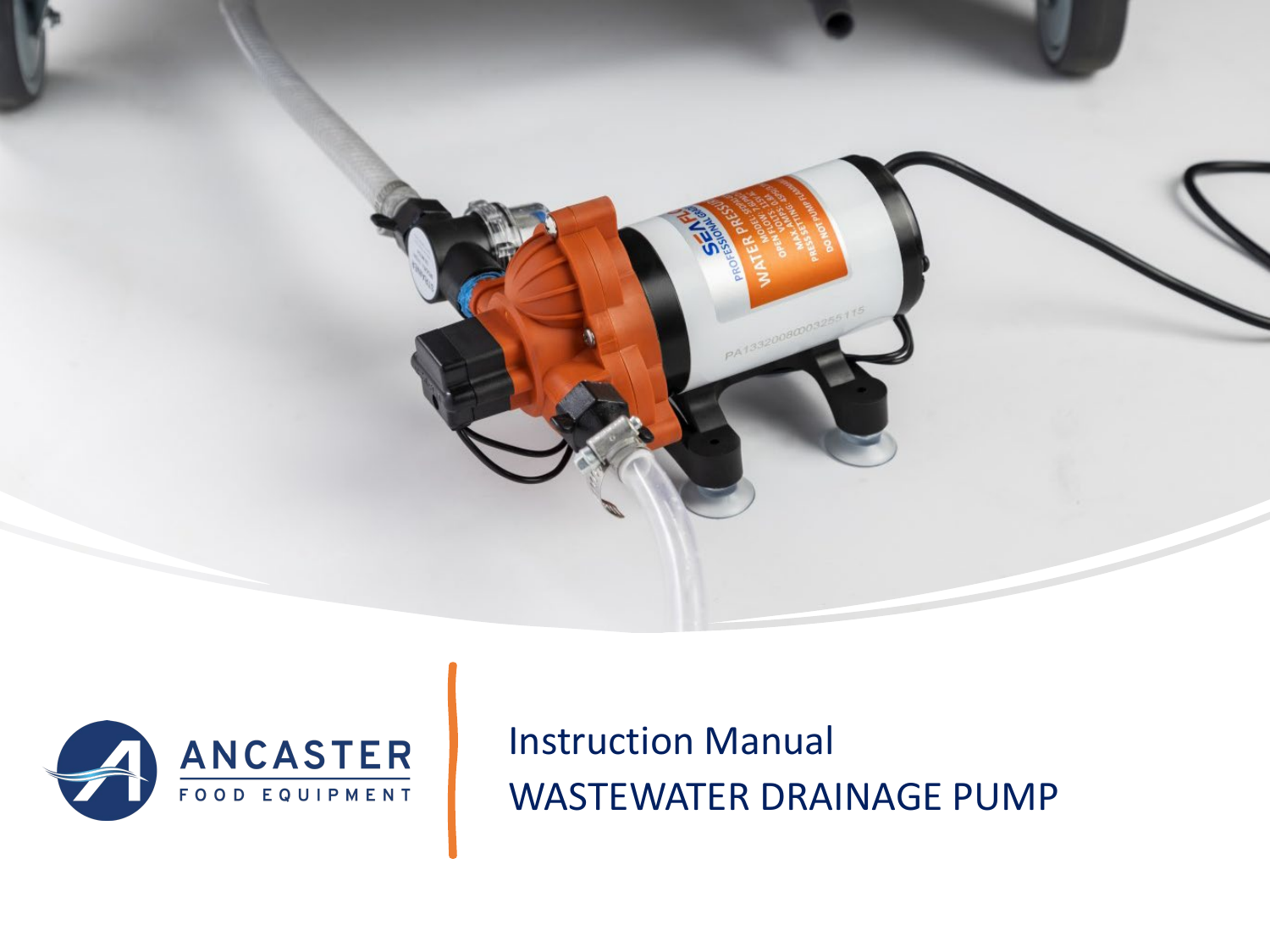

## Equipment Required

Sold separately through Ancaster Food Equipment is a water drainage pump to meet all your elevated drain needs.

The drainage pump works by sucking the water flowing from the wastewater drainage valve and pumping it through a nylon flex tube.

This tube can be placed wherever you need the water to drain, for example: a bucket, tub or basin that is elevated off the ground.

This water drainage pump comes standard with 15ft of nylon flex tubing.

**Note:** Additional feet of nylon flex tubing can be purchased if needed. Please let your sales representative know how many feet you require.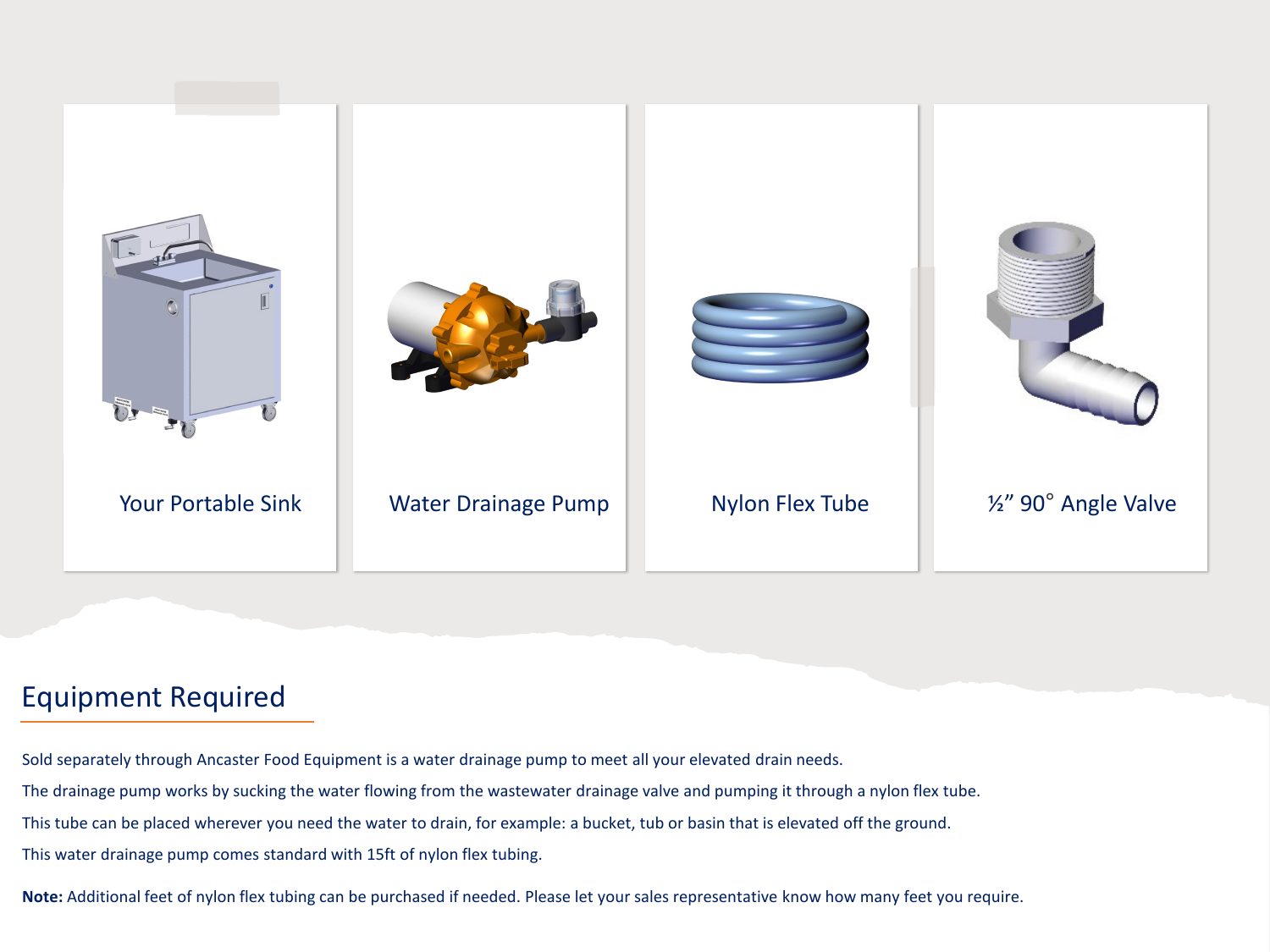

Begin by removing the plastic wastewater drain found under the sink by turning it in a clockwise direction.

Next, insert the ½" drain by turning it

in a counter -clockwise direction.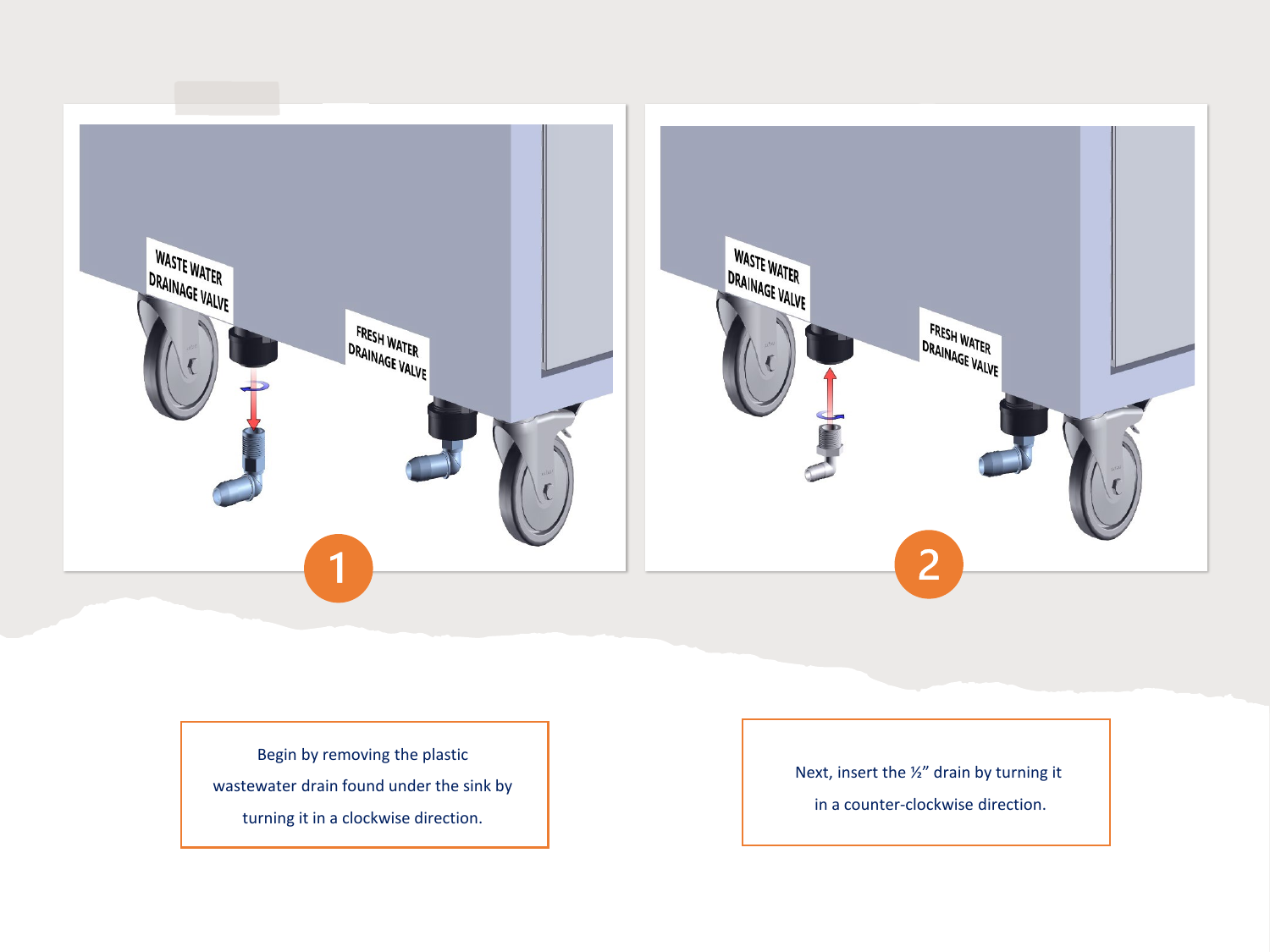

Connect the garden hose to the new

- ½" drain and direct the opposite end
	- towards the drain in your floor.

Turn the wastewater drainage valve switch to

the open position and leave it open.